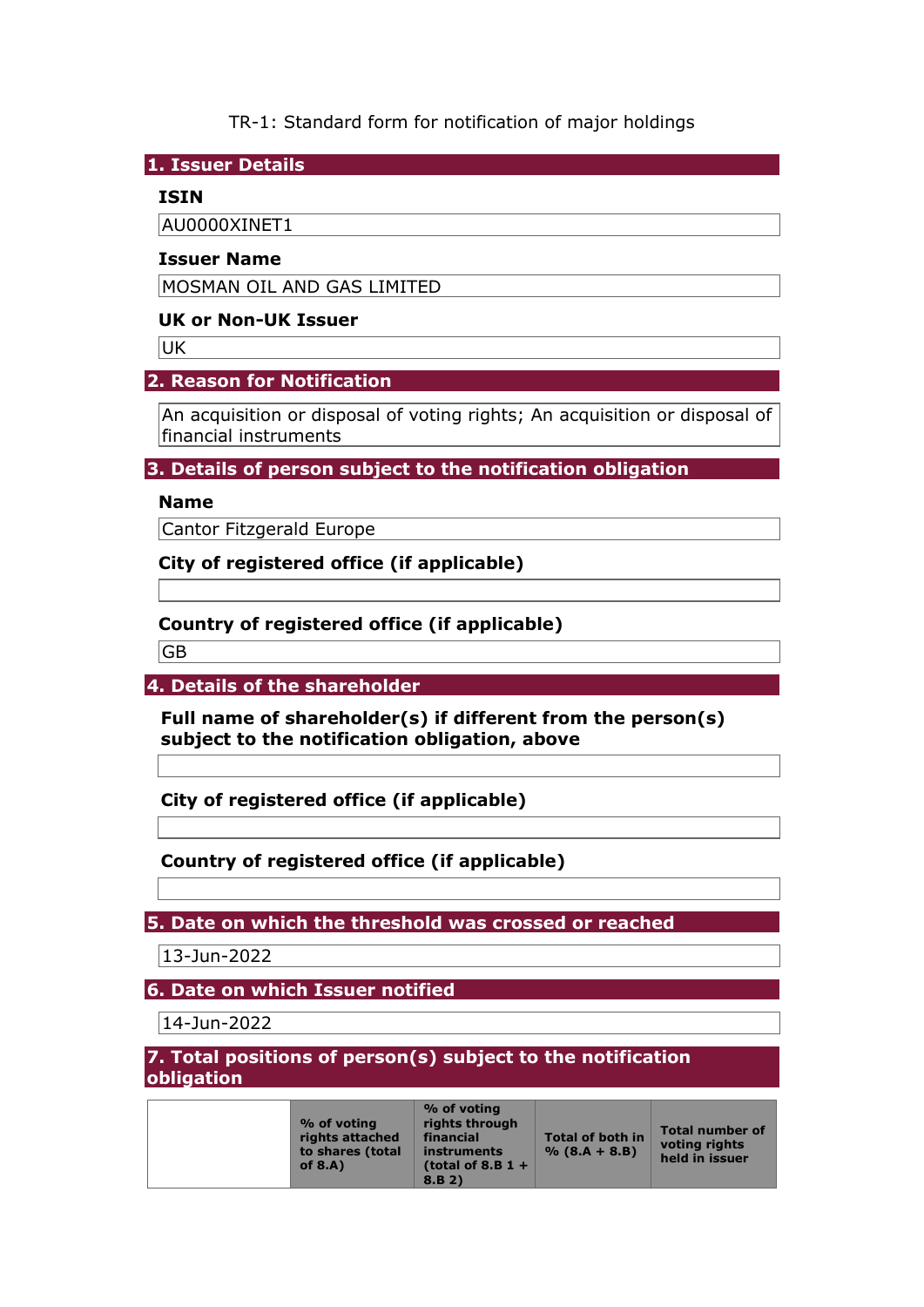| Resulting<br>situation on<br>the date on<br>which<br>threshold was<br>crossed or<br>reached | 10.804312 | 0.000000 | 10.804312 | 564000000 |
|---------------------------------------------------------------------------------------------|-----------|----------|-----------|-----------|
| Position of<br>previous<br>notification (if<br>applicable)                                  | 9.607026  | 0.000000 | 9.607026  |           |

## **8. Notified details of the resulting situation on the date on which the threshold was crossed or reached**

#### **8A. Voting rights attached to shares**

| Number of direct<br><b>Class/Type of</b><br>shares ISIN<br>voting rights<br>(DTR5.1)<br>code(if possible) |           | Number of<br>indirect voting<br>rights<br>(DTR5.2.1) | % of direct voting<br>rights (DTR5.1) | $\%$ of indirect<br>voting rights<br>(DTR5.2.1) |
|-----------------------------------------------------------------------------------------------------------|-----------|------------------------------------------------------|---------------------------------------|-------------------------------------------------|
| AU0000XINET1                                                                                              | 564000000 | 0                                                    | 10,804312                             | 0.000000                                        |
| Sub Total 8.A                                                                                             | 564000000 |                                                      | 10.804312%                            |                                                 |

# **8B1. Financial Instruments according to (DTR5.3.1R.(1) (a))**

| <b>Type of financial</b><br>instrument | date | <b>Expiration Exercise/conversion</b><br>period | Number of voting rights that<br>may be acquired if the<br>linstrument is<br>exercised/converted | $%$ of<br>votina<br>riahts |
|----------------------------------------|------|-------------------------------------------------|-------------------------------------------------------------------------------------------------|----------------------------|
| Sub Total 8.B1                         |      |                                                 |                                                                                                 |                            |

### **8B2. Financial Instruments with similar economic effect according to (DTR5.3.1R.(1) (b))**

| <b>Type of</b><br>financial<br>instrument | <b>Expiration</b><br>date | $\mathsf{Exercise}/\mathsf{conversion}$<br>period | <b>Physical or cash</b><br>settlement | Number of<br>voting rights | $\%$ of<br>votina<br>riahts |
|-------------------------------------------|---------------------------|---------------------------------------------------|---------------------------------------|----------------------------|-----------------------------|
| Sub Total 8.B2                            |                           |                                                   |                                       |                            |                             |

### **9. Information in relation to the person subject to the notification obligation**

1. Person subject to the notification obligation is not controlled by any natural person or legal entity and does not control any other undertaking(s) holding directly or indirectly an interest in the (underlying) issuer.

| Ultimate<br>controlling person undertaking | Name of<br><b>Controlled</b> | $\%$ of voting<br>rights if it equals through financial<br>the notifiable<br>threshold | $\frac{1}{2}$ of voting rights<br>or is higher than instruments if it equals<br>or is higher than the<br>notifiable threshold | Total of both if it<br>equals or is<br>higher than the<br>notifiable<br>threshold |
|--------------------------------------------|------------------------------|----------------------------------------------------------------------------------------|-------------------------------------------------------------------------------------------------------------------------------|-----------------------------------------------------------------------------------|
|                                            |                              |                                                                                        |                                                                                                                               |                                                                                   |

# **10. In case of proxy voting**

**Name of the proxy holder**